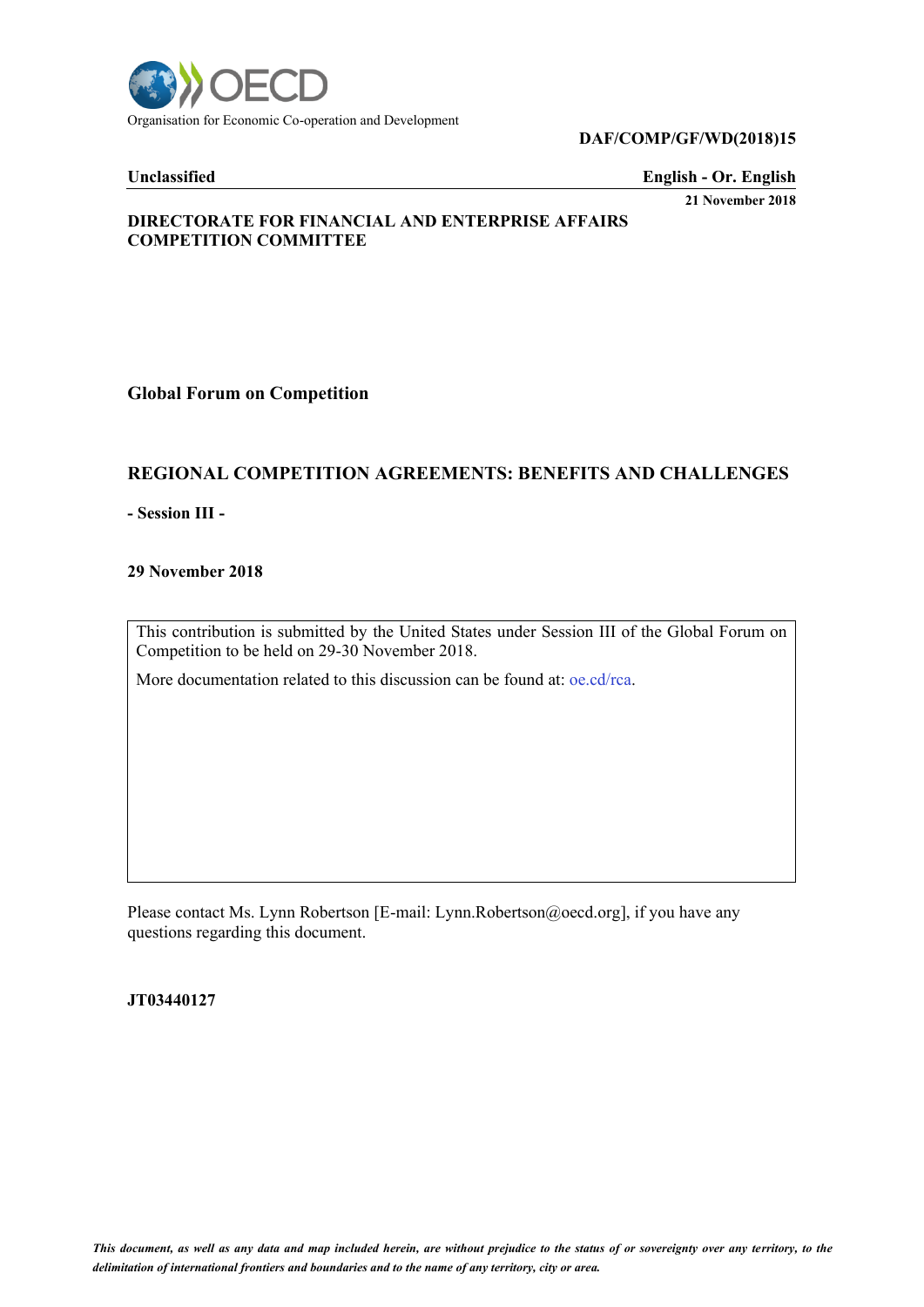*Regional Competition Agreements: Benefits and Challenges*

# **-- United States –**

1. The United States is not a member of any regional competition agreements, but it is a Party to the North American Free Trade Agreement (NAFTA), which has a chapter on Competition Policy, Monopolies and State Enterprises. This paper describes the provisions of that chapter, and then summarizes changes to the NAFTA competition provisions in the newly negotiated United States-Mexico-Canada Agreement (USMCA), which takes effect when ratified by the three jurisdictions. The USMCA competition chapter adds provisions on limiting antitrust exemptions, non-discrimination in enforcement, and comity, and includes a new article with procedural fairness disciplines. This paper discusses bilateral antitrust cooperation agreements among the competition authorities in North America, and concludes by comparing the effects on enforcement cooperation of the NAFTA/USMCA and the bilateral cooperation agreements.

# **1. The NAFTA Competition Policy Provisions**

2. NAFTA reinforces, but in no way supplants, the national competition laws of Canada, Mexico, and the United States. Chapter 15 of the NAFTA covers competition policy, designated monopolies, and state enterprises. The chapter addresses two separate classes of conduct: anticompetitive business conduct and certain government conduct that could affect trade. A network of bilateral antitrust cooperation agreements, which are independent of NAFTA, guides the working relationships between and among the four competition authorities in the NAFTA area. Although these agreements and Chapter 15 create binding obligations on the Parties, none of these rights or obligations are subject to formal dispute settlement, with the exception of certain NAFTA provisions that address officially designated monopolies and state enterprises.

# **1.1. Anticompetitive Business Conduct**

3. The core of NAFTA's provisions on anticompetitive business conduct is found in Article 1501. That Article requires that each Party "shall adopt or maintain measures to proscribe anticompetitive business conduct and take appropriate action with respect thereto." Article 1501 is silent as to the nature and form of measures required, and Article 201 defines a measure to include "any law, regulation, procedure, requirement or practice." In practice, however, all three Parties have complied with Article 1501 through legislation: the Sherman, Clayton, and Federal Trade Commission Acts in the United States; the Competition Act in Canada; and the Federal Law on Economic Competition in Mexico. NAFTA is similarly silent as to what might constitute "appropriate action" with respect to anticompetitive business conduct.

4. NAFTA also provides that the Parties will cooperate on issues of competition law enforcement practice, such as notification, consultation, and exchange of information. The provision does not specifically address cooperation at the level of the Parties' competition authorities. As discussed below, agency-to-agency cooperation is covered in a trio of bilateral antitrust cooperation agreements that is separate from the NAFTA framework.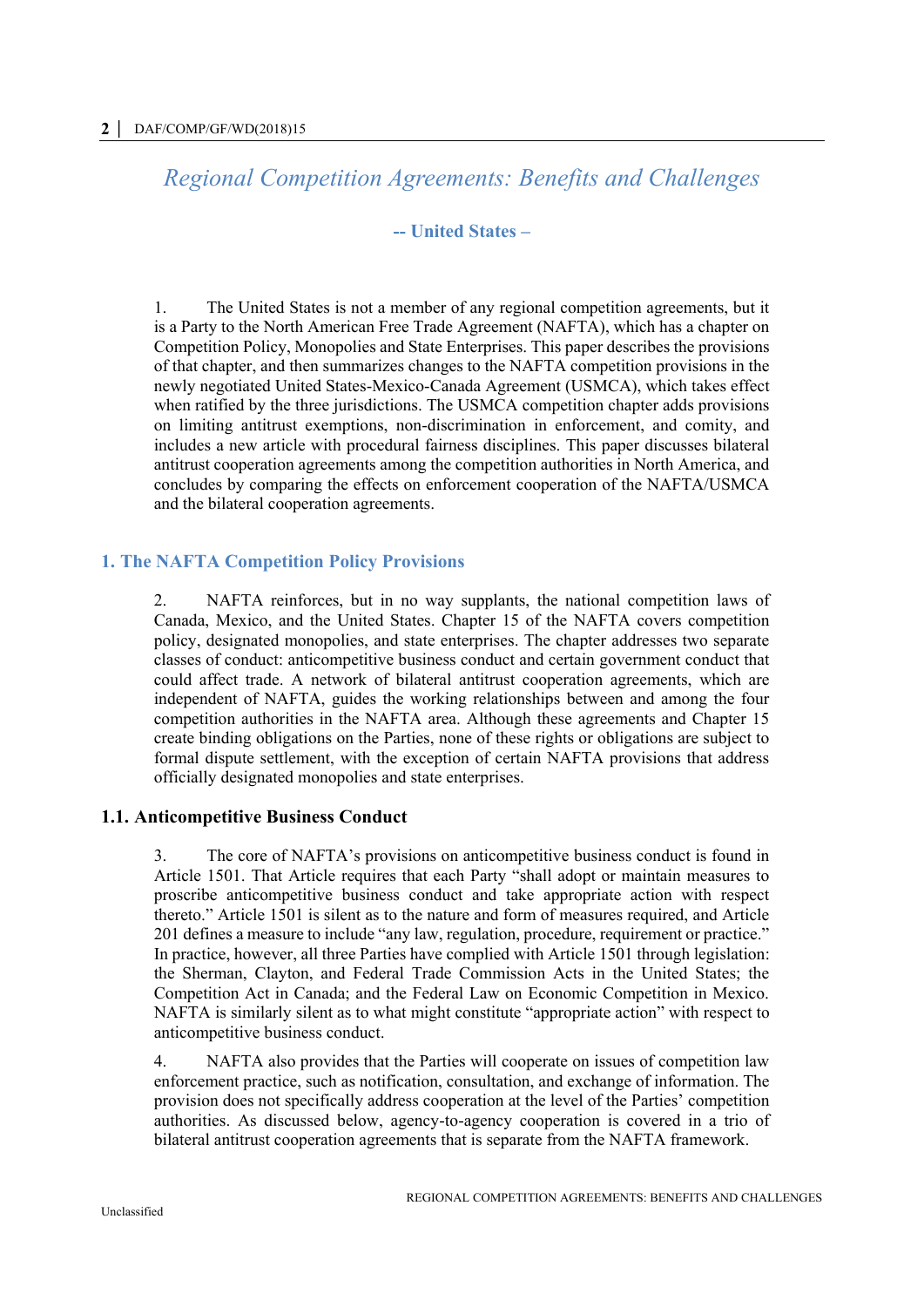5. Article 1501 provides that no Party may have recourse to any NAFTA dispute resolution process for any dispute arising out of the Article. Instead, it includes a consultation process to address questions that might arise about the effectiveness of a Party's measures to address anticompetitive business conduct. The Parties have never formally invoked this mechanism.

# **1.2. Government Conduct Affecting Competition**

6. Recognizing that government action can distort competition, NAFTA Articles 1502 and 1503 apply to two situations where governmental conduct could affect competition. The first is when the state gives official authorization to a monopoly; the second is when the state itself operates a commercial enterprise. A state enterprise that has an official monopoly would be subject to both disciplines.

7. Both provisions reaffirm the right of any NAFTA Party to officially designate monopolies or to establish and operate state enterprises. Indeed, all three countries have them. Canada Post, the United States Postal Service, and Petróleos Mexicanos (PEMEX), for example, are all state enterprises with designated monopolies in certain sectors, but each also has significant operations outside of the designated monopoly markets. Articles 1502 and 1503 do not outlaw the monopolies, but rather limit the ability of the state to distort trade or hinder investment through state ownership or designation of monopolies.

#### *1.2.1. Officially Designated Monopolies*

8. Article 1502 provides four disciplines on designated monopolies. First, Article 1502(3)(a) restricts a government's ability to use officially designated monopolies to circumvent other NAFTA obligations in cases in which it delegates governmental powers to them, such as the power to grant import or export licenses, approve commercial transactions, or impose quotas, fees, or other charges.

9. Second, the Article generally requires designated monopolies to act in accord with commercial considerations with regard to the purchase or sale of the good or service covered by the monopoly. The Article defines "commercial considerations" as consistent with "normal" business practices of privately held enterprises in the relevant business or industry. This provision allows a designated monopoly to trade in its monopoly goods or services at an artificially high or low cost if so required by the terms of its designation (if, for example, a monopoly were designated in order to make basic foodstuffs available at below market cost). But, if not required by the terms of the monopoly's designation, the Article requires the monopolist to sell in accordance with commercial considerations.

10. Third, the designated monopolist may not discriminate against investments of investors, goods, and service providers of another Party in its purchase or sale of the monopoly good or service in the relevant market.

11. Fourth, Article 1502 restricts the ability of an officially designated monopolist to leverage its official monopoly in order to gain an anticompetitive advantage in a nonmonopolized market. This provision covers the use of a firm's designated monopoly position to engage in anticompetitive practices in a non-monopolized market in its territory that adversely affect an investment of an investor of another Party. Such anticompetitive practices include the discriminatory provision of the monopoly good or service, crosssubsidization, or predatory conduct.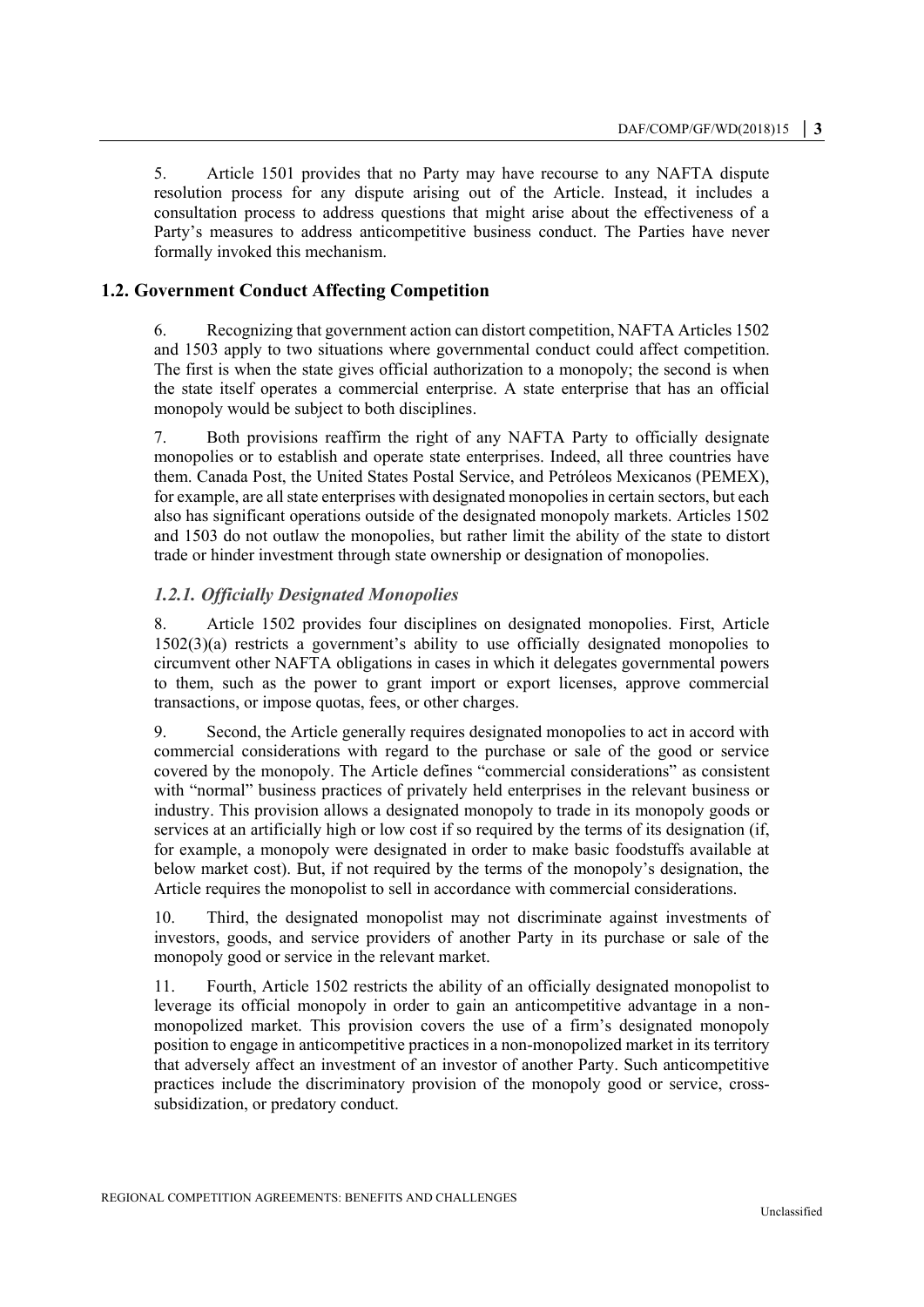#### **4 │** DAF/COMP/GF/WD(2018)15

### *1.2.2. State Enterprises*

12. The article on state enterprises is more limited in its reach than the article addressing officially designated monopolies. It similarly restricts the ability of governments to use state enterprises to circumvent certain NAFTA obligations in cases where they delegate governmental powers to state enterprises, such as the power to grant licenses, expropriate, approve commercial transactions, or impose quotas, fees or other charges. The only other discipline applicable to state enterprises is that Parties must ensure that they afford non-discriminatory treatment in the sale of their goods or services to investments of investors from other NAFTA states.

# **1.3. Dispute Settlement**

13. Articles 1502 and 1503, concerning designated monopolies and state enterprises, are generally subject to NAFTA's state-to-state dispute settlement mechanism. Certain provisions on state enterprises or official monopolies are also subject to the investor-state dispute settlement mechanism set forth in the investment chapter of NAFTA. An investor may, on its own behalf or on behalf of an enterprise that it controls, bring a claim based on a violation of the anti-circumvention provisions applicable to state enterprises and designated monopolies when the violation impairs the investor's rights under NAFTA's investment chapter. By contrast, Article 1501, concerning antitrust issues, is not subject to dispute settlement.

# **2. The United States-Mexico-Canada Agreement (USMCA)**

14. On September 30, 2018, the United States Trade Representative announced that Canada, the United States, and Mexico had reached agreement on the USMCA in the renegotiation of the NAFTA. The USMCA, which is undergoing approval procedures in the three Parties, revised parts of Chapter 15. The state enterprise and designated monopoly provisions have been expanded in a separate chapter, with a broader coverage of stateowned enterprises (SOEs) and new disciplines on transparency and non-commercial assistance provided by Parties to their SOEs.

15. The new Competition Policy chapter adds provisions on limiting exemptions from the coverage of antitrust laws; non-discriminatory enforcement; comity; nexus of remedial measures to harm in the territory of the agency imposing the remedy; and a separate article recognizing the importance of consumer protection policy and enforcement. There is also a new article on procedural fairness that includes provisions on transparency, time frames for enforcement actions, affording a reasonable opportunity to be represented by counsel, including through the recognition of attorney-client privilege, treatment of confidential information, reasonable opportunity of parties to contest allegations, engagement with the agency, access to evidence, the ability to contest allegations before an impartial authority, and the availability of judicial review of remedies. There are also new general articles on transparency of enforcement and advocacy policies and on consultations. Finally, the chapter is excluded from dispute settlement provisions in the treaty.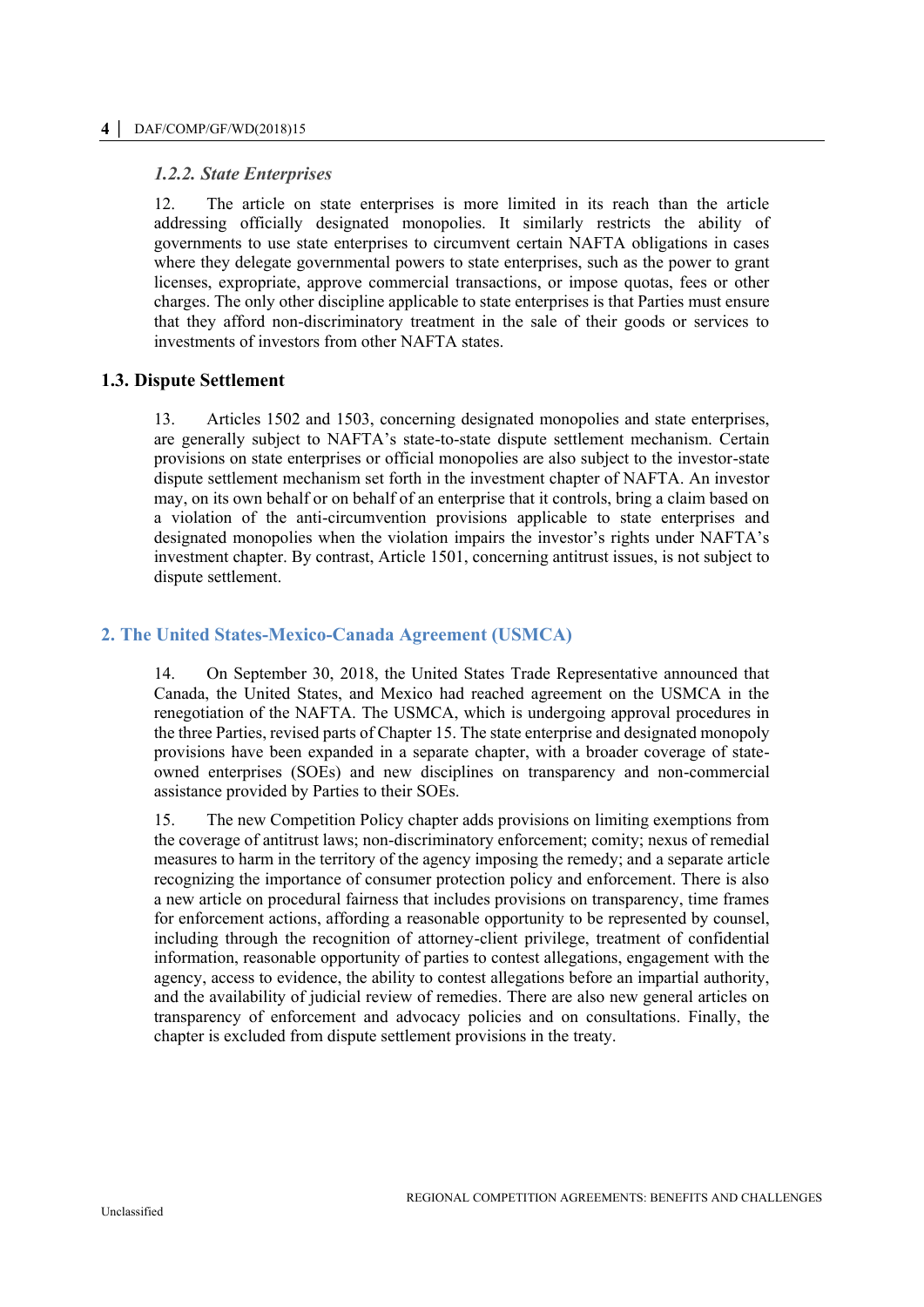## **3. Antitrust Cooperation Between and Among the NAFTA Parties**

16. The experience of the United States, Canada, and Mexico contrasts with regional economic integration organizations, such as the European Union or CARICOM, where member states have ceded certain sovereign powers to a community body authorized to act, on behalf of the community, in certain fields such as competition policy. The NAFTA states have developed a highly effective network of enforcement relationships that have allowed the application of separate but closely aligned and coordinated competition policies.

17. The NAFTA obligation that Parties cooperate on issues of competition law enforcement policy is written in general terms and speaks primarily to enforcement policy issues. The United States antitrust agencies' enforcement cooperation with their Canadian and Mexican counterparts is addressed by bilateral antitrust cooperation agreements with Canada and Mexico. Bilateral cooperation agreements between the three Parties are important because of their proximity, the close existing cooperation relationships, and the volume of commerce between them.

#### **3.1. The Bilateral Agreements**

18. The United States has bilateral cooperation agreements with Canada and Mexico that are similar in a number of respects. With some variation in wording, the purpose of each is to promote cooperation and coordination between competition authorities, to avoid conflicts arising from the application of the Parties' competition laws, to minimize the impact of differences upon their respective important interests, and to provide assurances that any information shared between agencies be kept confidential.

19. The agreements have similar provisions with respect to notification. Each agreement provides that one Party will notify the other with respect to enforcement activities that affect the important interests of the other. These include: (i) activities that are relevant to the enforcement activities of the other Party; (ii) non-merger anticompetitive activities carried out in substantial part in the territory of the other; (iii) mergers involving an entity from the other Party; (iv) conduct believed to have been required, encouraged, or approved by the other Party; (v) remedies affecting the other Party's territory; and (vi) seeking information in the other Party's territory. The agreements also acknowledge that either Party's officials may visit the other Party's territory in the course of conducting an investigation upon notification and consent.

20. The provisions on cooperation and coordination are subject to two important limitations: no Party is required to provide information that is protected by its confidentiality laws, and no Party is required to act in a manner inconsistent with its existing law or that would require changes to its existing laws. Depending on the country involved, this may include the sharing of publicly available information, information for which the submitting party has waived the protection of confidentiality laws, and a limited class of information that is maintained in confidence as a matter of agency practice (known in some contexts as "agency confidential" information), but is not protected by confidentiality laws. In many cases, the U.S. agencies have been able to share this kind of information so long as they have obtained adequate assurance of confidentiality.<sup>1</sup> Since

1

 $1$  Such assurance can come from several sources, including bilateral cooperation agreements, the 2014 OECD Recommendation concerning International Cooperation on Competition Investigations and Proceedings [\(http://www.oecd.org/daf/competition/2014-rec-internat-coop-competition.pdf\)](http://www.oecd.org/daf/competition/2014-rec-internat-coop-competition.pdf),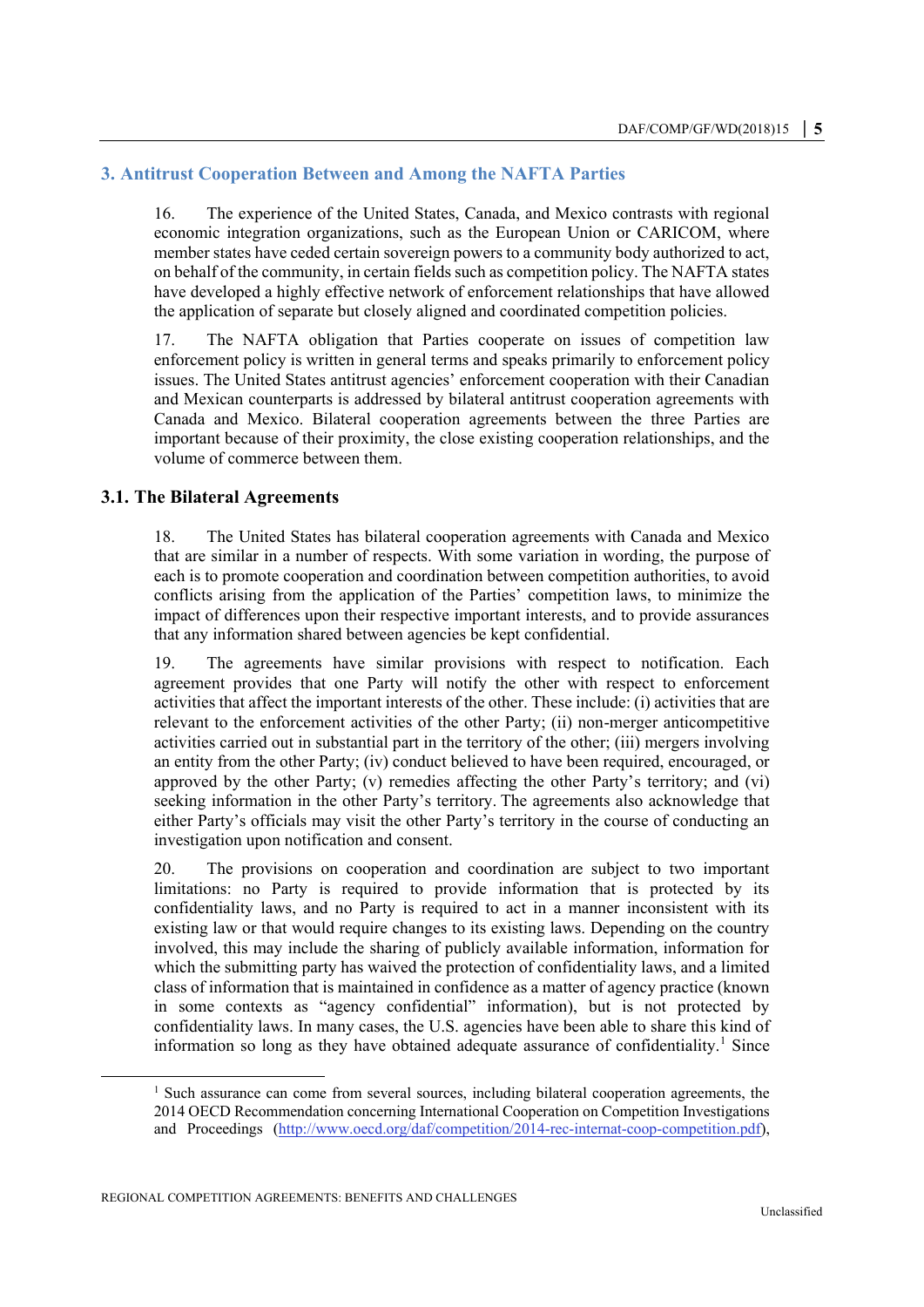#### **6 │** DAF/COMP/GF/WD(2018)15

most of this information could also be shared in the absence of an agreement, the amount of actual cooperation directly derived from these provisions is more limited than it might at first appear. The presence of the provisions, however, does serve as a catalyst to increased cooperation.<sup>2</sup>

21. The United States and Canada have entered into an enhanced positive comity agreement. Although not invoked to date, this agreement allows antitrust enforcers in one country to request the other country's antitrust agency to investigate and take appropriate law enforcement action against anticompetitive conduct that both adversely affects the interests of the country requesting the investigation and violates the laws of the country responding to the request. The agreement also provides that the competition agency of the requesting Party will normally defer or suspend its enforcement activities in favor of a positive comity referral to the other country in cases where: (1) the foreign anticompetitive activities do not directly or principally affect the requesting party's consumers, or (2) the activities do have such an impact but occur principally in and are directed principally towards the other Party's territory.

## **3.2. Application to Actual Cases**

22. There is frequent cooperation between and among the competition authorities in Canada, the United States, and Mexico. One of the most common areas of cooperation is merger cases. When mergers affect more than one jurisdiction, for example, staffs of the agencies routinely work together and, where appropriate, the parties will execute waivers that permit competition agency staffs to discuss information that they have obtained.<sup>3</sup> While agencies in different jurisdictions will seek different remedies appropriate to the particular market conditions in their territories, they will work together to try to achieve complementary and consistent remedies.

23. A good example of such cooperation is the 2014 acquisition of ZF Friedrichshafen AG and TRW Automotive Holdings Corp., which was reviewed by the FTC and the authorities in Canada and Mexico.<sup>4</sup> ZF and TRW were two of only three North American suppliers of heavy vehicle tie rods. The FTC alleged that the merger would eliminate competition between ZF and TRW and increase the likelihood of coordination between a combined ZF/TRW and its only other North American competitor. Extensive cooperation between the United States, Canada, and Mexico along with the European Commission led to a consent order that addressed competition concerns for all jurisdictions involved.

1

or the International Competition Network's Framework for Merger Cooperation [\(http://www.internationalcompetitionnetwork.org/uploads/library/doc803.pdf\)](http://www.internationalcompetitionnetwork.org/uploads/library/doc803.pdf).

<sup>2</sup> *See* R. Tritell and E. Kraus, The Federal Trade Commission's International Antitrust Program (March 2013)[, http://www.ftc.gov/bc/international/docs/ftcintantiprogram.pdf.](http://www.ftc.gov/bc/international/docs/ftcintantiprogram.pdf)

<sup>3</sup> *E.g.*, International Competition Network, Waivers of Confidentiality, [http://www.internationalcompetitionnetwork.org/NPWaiversFinal.pdf.](http://www.internationalcompetitionnetwork.org/NPWaiversFinal.pdf)

<sup>4</sup> *See* Press Release, Fed. Trade Comm'n, FTC Requests Public Comment on Application from ZF Friedrichshafen AG and TRW Automotive Holdings Corp. to Approve Divestiture of TRW's Linkage and Suspension Business in North America and Europe, *available at* [https://www.ftc.gov/news-events/press-releases/2015/05/ftc-puts-conditions-merger-auto-parts](https://www.ftc.gov/news-events/press-releases/2015/05/ftc-puts-conditions-merger-auto-parts-suppliers-zf)[suppliers-zf.](https://www.ftc.gov/news-events/press-releases/2015/05/ftc-puts-conditions-merger-auto-parts-suppliers-zf)